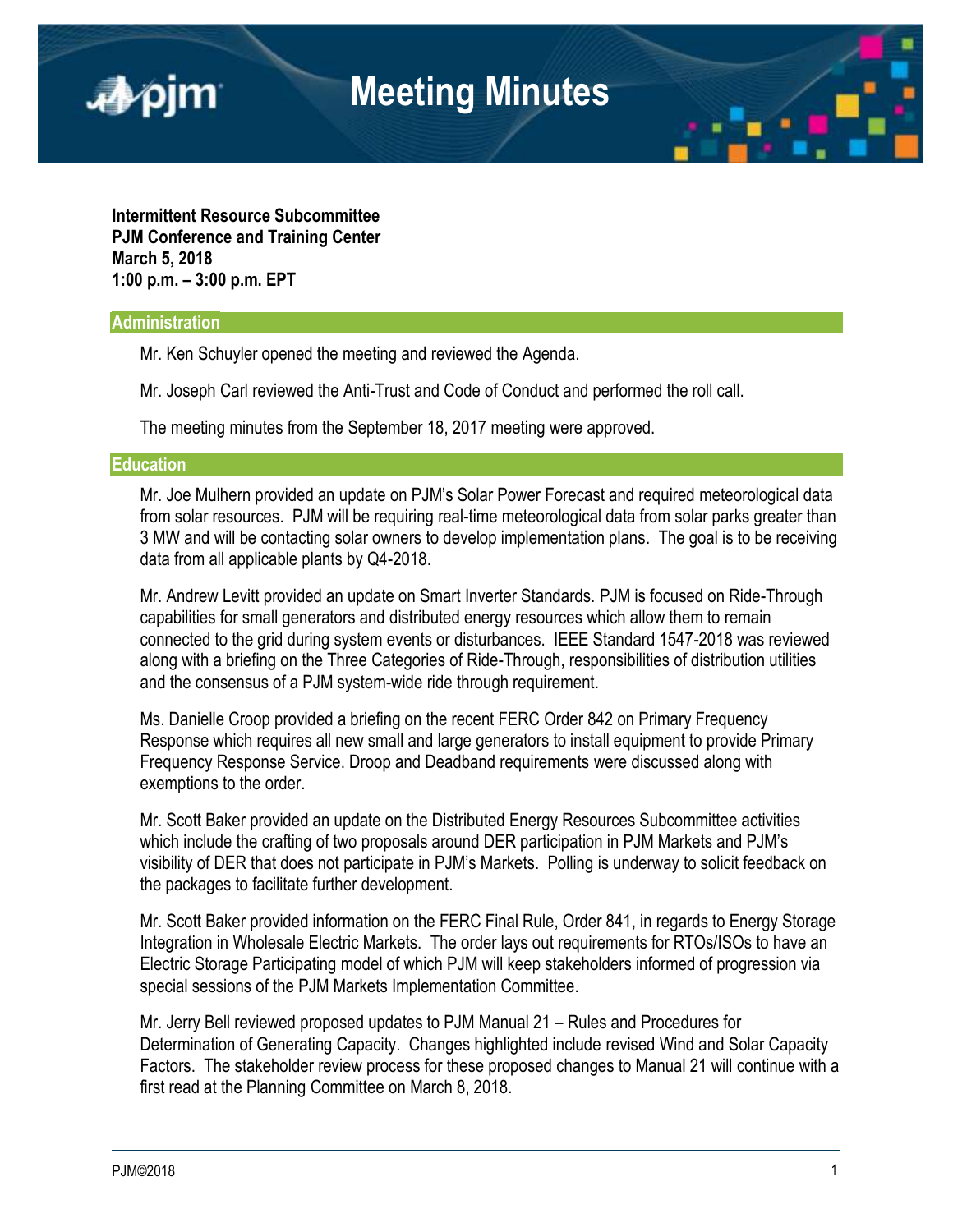

Mr. Jeff Bastian reviewed requirements for Intermittent Resources in PJM's RPM Markets. RPM timelines and business rules were reviewed along with clearing prices from the latest Base Residual Auction. Included was discussion of rules regarding aggregation of resources, seasonal capacity performance resources, and requests for winter Capacity Interconnection Rights.

Mr. Martelle Pitts demonstrated the features of recently released upgrades to pjm.com which include increased functionality surrounding the generation interconnection queues and generator deactivation pages in order to provide an easier user experience for stakeholders searching for information in these areas.

## **Future Agenda Items**

## None at this time

## **Future Meeting Dates**

| June 4, 2018       | 1:00 p.m. | WebEx |
|--------------------|-----------|-------|
| September 17, 2018 | 1:00 p.m. | WebEx |
| December 10, 2018  | 1:00 p.m. | WebEx |

Author: Joseph M. Carl

### **Antitrust:**

You may not discuss any topics that violate, or that might appear to violate, the antitrust laws including but not limited to agreements between or among competitors regarding prices, bid and offer practices, availability of service, product design, terms of sale, division of markets, allocation of customers or any other activity that might unreasonably restrain competition. If any of these items are discussed the chair will re-direct the conversation. If the conversation still persists, parties will be asked to leave the meeting or the meeting will be adjourned.

#### **Code of Conduct:**

As a mandatory condition of attendance at today's meeting, attendees agree to adhere to the PJM Code of Conduct as detailed in PJM Manual M-34 section 4.5, including, but not limited to, participants' responsibilities and rules regarding the dissemination of meeting discussion and materials.